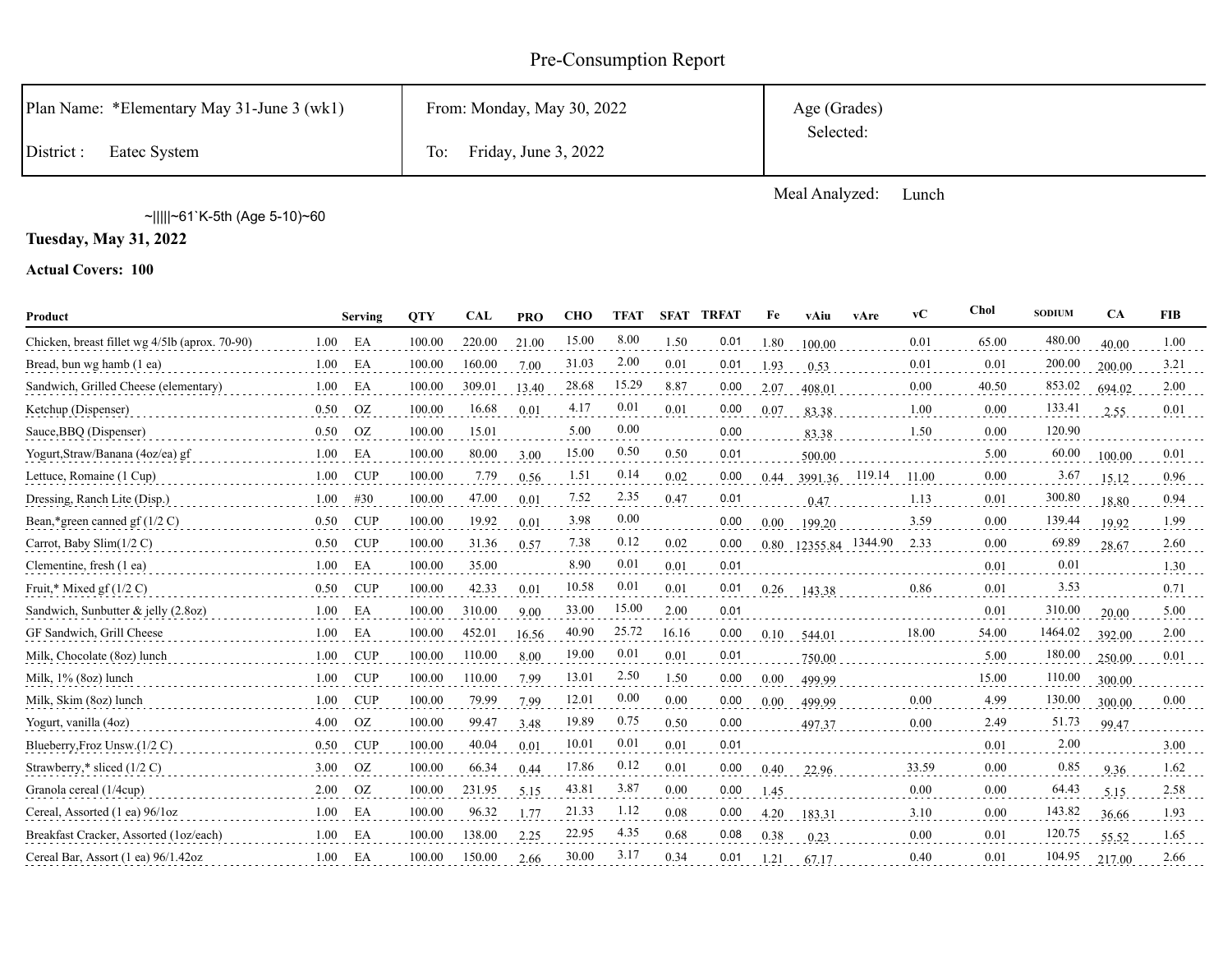|  | Plan Name: *Elementary May 31-June 3 (wk1) |  |  |  |
|--|--------------------------------------------|--|--|--|
|--|--------------------------------------------|--|--|--|

Age (Grades) Selected:

District : Eatec System To: Friday, June 3, 2022

Meal Analyzed: Lunch

## **Wednesday, June 1, 2022**

| Product                                  |      | Serving    | <b>OTY</b> | <b>CAL</b> | <b>PRO</b> | <b>CHO</b> | <b>TFAT</b> | <b>SFAT</b> | <b>TRFAT</b> | Fe   | vAiu    | vAre   | vC     | Chol  | <b>SODIUM</b> | <b>CA</b> | <b>FIB</b> |
|------------------------------------------|------|------------|------------|------------|------------|------------|-------------|-------------|--------------|------|---------|--------|--------|-------|---------------|-----------|------------|
| Pizza, Crunchers Cheese (4 ea/svg)       | 1.00 | <b>SV</b>  | 100.00     | 399.60     | 19.98      | 39.96      | 17.98       | 7.99        | 0.01         | 1.76 | 490.08  |        | 2.35   | 29.97 | 799.20        | 441.07    | 4.00       |
| Chicken, bites (4each) sub               | 1.00 | <b>SV</b>  | 100.00     | 221.76     | 20.16      | 19.15      | 6.05        | 1.01        | 0.00         | 1.01 |         |        |        | 55.44 | 504.00        | 14.11     |            |
| Ketchup (Dispenser)                      | 0.50 | <b>OZ</b>  | 100.00     | 16.68      | 0.01       | 4.17       | 0.01        | 0.01        | 0.00         | 0.07 | 83.38   |        | 1.00   | 0.00  | 133.41        | 2.55      | 0.01       |
| Sauce, BBQ (Dispenser)                   | 0.50 | <b>OZ</b>  | 100.00     | 15.01      |            | 5.00       | 0.00        |             | 0.00         |      | 83.38   |        | 1.50   | 0.00  | 120.90        |           |            |
| Biscuit, heat $&$ serve $(1 \text{ ea})$ | 1.00 | EA         | 100.00     | 200.00     | 3.00       | 26.00      | 10.00       | 6.00        | 0.01         |      | 0.50    |        | 0.01   | 0.01  | 640.00        | 40.00     | 1.00       |
| Salad, Taco elem new                     | 1.00 | CUP        | 100.00     | 57.47      | 3.38       | 3.77       | 3.51        | 1.78        | 0.00         | 0.05 | 24.70   |        | 0.47   | 2.54  | 273.39        | 116.41    | 0.39       |
| Lettuce, Romaine (1 Cup)                 | 1.00 | <b>CUP</b> | 100.00     | 7.79       | 0.56       | 1.51       | 0.14        | 0.02        | 0.00         | 0.44 | 3991.36 | 119.14 | 11.00  | 0.00  | 3.67          | 15.12     | 0.96       |
| Dressing, Ranch Lite (Disp.)             | 1.00 | #30        | 100.00     | 47.00      | 0.01       | 7.52       | 2.35        | 0.47        | 0.01         |      | 0.47    |        | 1.13   | 0.01  | 300.80        | 18.80     | 0.94       |
| Corn $*$ gf(1/2 C)                       | 0.50 | <b>CUP</b> | 100.00     | 68.84      | 2.17       | 16.44      | 1.03        | 0.01        | 0.01         | 0.41 | 169.51  |        | 3.02   | 0.01  | 1.03          | 2.08      | 2.06       |
| Strawberry, Fresh $(1/2 C)$              | 0.50 | <b>CUP</b> | 100.00     | 22.64      | 0.49       | 5.41       | 0.00        | 0.00        | 0.00         |      | 0.49    | 2.13   | 41.34  | 0.00  | 0.49          | 11.32     | 1.48       |
| Peach*, Cup gf (4.4oz)                   | 0.50 | <b>CUP</b> | 100.00     | 90.00      | 1.00       | 21.00      | 0.00        |             | 0.00         | 0.36 | 300.00  |        | 162.00 | 0.00  |               |           | 2.00       |
| Sandwich, Sunbutter & jelly (2.8oz)      | 1.00 | EA         | 100.00     | 310.00     | 9.00       | 33.00      | 15.00       | 2.00        | 0.01         |      |         |        |        | 0.01  | 310.00        | 20.00     | 5.00       |
| GF Pizza, cheese (7oz)                   | 1.00 | EA         | 100.00     | 450.00     | 16.00      | 62.00      | 16.00       | 8.00        | 0.00         | 1.08 | 300.00  |        |        | 35.00 | 860.00        | 300.00    | 2.00       |
| Milk, Chocolate (8oz) lunch              | 1.00 | CUP        | 100.00     | 110.00     | 8.00       | 19.00      | 0.01        | 0.01        | 0.01         |      | 750.00  |        |        | 5.00  | 180.00        | 250.00    | 0.01       |
| Milk, 1% (8oz) lunch                     | 1.00 | <b>CUP</b> | 100.00     | 110.00     | 7.99       | 13.01      | 2.50        | 1.50        | 0.00         | 0.00 | 499.99  |        |        | 15.00 | 110.00        | 300.00    |            |
| Milk, Skim (8oz) lunch                   | 1.00 | CUP        | 100.00     | 79.99      | 7.99       | 12.01      | 0.00        | 0.00        | 0.00         | 0.00 | 499.99  |        | 0.00   | 4.99  | 130.00        | 300.00    | 0.00       |
| Waffle, mini maple wg (1 ea) 72/2.65oz   | 1.00 | EA         | 100.00     | 200.00     | 4.00       | 35.00      | 5.00        | 1.50        | 0.01         |      | 500.00  |        | 0.01   | 0.01  | 220.00        | 100.00    | 4.00       |
| Muffin, Mini Loaf Assort. (1 ea)         | 1.00 | EA         | 100.00     | 274.00     | 4.80       | 34.20      | 14.40       | 3.60        | 0.01         | 0.78 | 80.10   |        | 0.24   | 37.00 | 238.00        | 48.00     | 2.20       |
| Yogurt, Rasp Rainbow (4oz/ea)gf          | 1.00 | EA         | 100.00     | 80.00      | 4.00       | 15.00      | 0.50        | 0.01        | 0.01         |      | 500.00  |        |        | 5.00  | 65.00         | 100.00    | 0.01       |
| Cereal, Assorted (1 ea) 96/1oz           | 1.00 | EA         | 100.00     | 96.32      | 1.77       | 21.33      | 1.12        | 0.08        | 0.00         | 4.20 | 183.31  |        | 3.10   | 0.00  | 143.82        | 36.66     | 1.93       |
| Breakfast Cracker, Assorted (1oz/each)   | 1.00 | EA         | 100.00     | 138.00     | 2.25       | 22.95      | 4.35        | 0.68        | 0.08         | 0.38 | 0.23    |        | 0.00   | 0.01  | 120.75        | 55.52     | 1.65       |
| Cereal Bar, Assort (1 ea) 96/1.42oz      | 1.00 | EA         | 100.00     | 150.00     | 2.66       | 30.00      | 3.17        | 0.34        | 0.01         | 1.21 | 67.17   |        | 0.40   | 0.01  | 104.95        | 217.00    | 2.66       |
| Fruit, Assort $(1/2$ cup) $(gf)$         | 1.00 | EA         | 100.00     | 43.72      | 0.40       | 11.37      | 0.10        | 0.01        | 0.00         | 0.20 | 63.80   | 6.40   | 17.45  | 0.00  | 1.44          | 13.69     | 1.39       |
| Juice, orange 100% ca fort., gf (4oz)    | 1.00 | EA         | 100.00     | 57.46      | 0.48       | 12.45      | 0.01        | 0.01        | 0.01         | 0.10 |         |        | 34.47  | 0.01  | 0.96          | 153.22    | 0.01       |
| Juice, apple $100\%$ 96/4oz (gf)         | 1.00 | EA         | 100.00     | 59.79      | 1.00       | 13.95      | 0.01        | 0.01        | 0.01         | 0.50 | 49.82   |        | 59.79  | 0.01  | 7.97          | 159.44    | 0.01       |
| Milk, Breakfast - Skim OR 1% (8oz)       | 1.00 | <b>CUP</b> | 100.00     | 95.00      | 7.99       | 12.51      | 1.25        | 0.75        | 0.00         | 0.00 | 499.99  |        |        | 10.00 | 120.00        | 300.00    | 0.00       |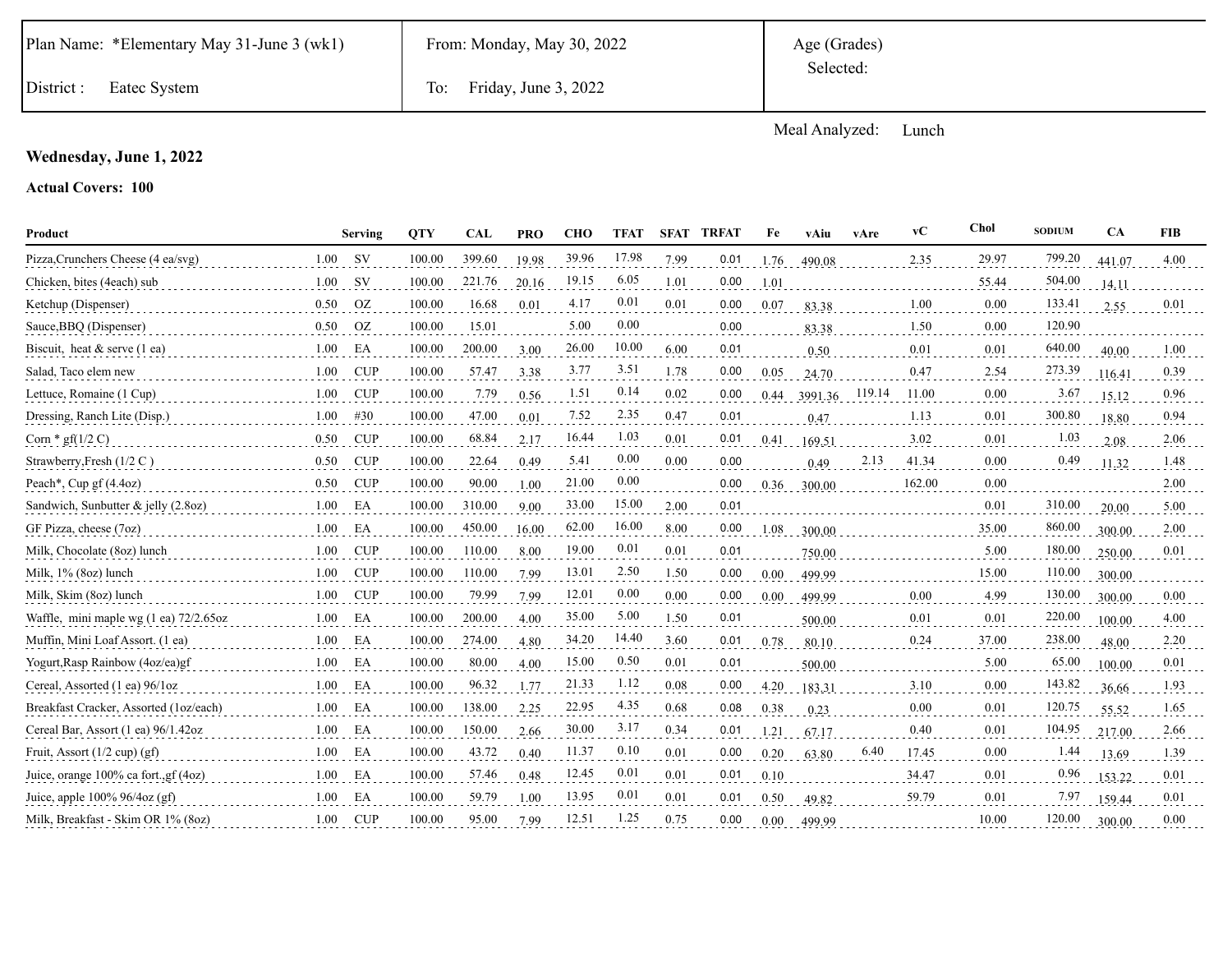|  | Plan Name: *Elementary May 31-June 3 (wk1) |  |  |  |
|--|--------------------------------------------|--|--|--|
|--|--------------------------------------------|--|--|--|

Age (Grades) Selected:

District : Eatec System To: Friday, June 3, 2022

Meal Analyzed: Lunch

## **Thursday, June 2, 2022**

| Product                                |      | <b>Serving</b> | <b>OTY</b> | <b>CAL</b> | <b>PRO</b> | <b>CHO</b> | <b>TFAT</b> | <b>SFAT</b> | <b>TRFAT</b> | Fe   | vAiu             | vAre   | vC    | Chol   | <b>SODIUM</b> | CA     | <b>FIB</b> |
|----------------------------------------|------|----------------|------------|------------|------------|------------|-------------|-------------|--------------|------|------------------|--------|-------|--------|---------------|--------|------------|
| Lasagna Roll Up wg (1 EA)              | 1.00 | EA             | 100.00     | 279.35     | 14.93      | 28.03      | 11.10       | 6.08        | 0.00         | 0.97 | 1117.68          | 46.01  | 2.40  | 27.00  | 972.50        | 376.95 | 1.87       |
| Cheese,* mozz shred $6/5\#$ (gf)       | 1.00 | <b>OZ</b>      | 100.00     | 86.06      | 6.83       | 0.76       | 6.08        | 4.05        | 0.00         | 0.07 | 174.15           |        | 0.00  | 15.19  | 160.73        | 209.59 | 0.13       |
| Chicken, nugget - 5 ea/svg (50sv/case) | 5.00 | EA             | 100.00     | 225.00     | 16.25      | 12.50      | 12.50       | 2.50        | 0.01         | 1.44 | 100.00           |        | 0.01  | 36.00  | 475.00        | 20.00  | 1.25       |
| Bread, Roll Dinner wg(1 EA)            | 1.00 | EA             | 100.00     | 110.00     | 4.00       | 20.00      | 1.00        | 0.01        | 0.01         | 1.08 | 0.50             |        | 0.01  | 0.01   | 130.00        | 100.00 | 2.00       |
| Ketchup (Dispenser)                    | 0.50 | OZ.            | 100.00     | 16.68      | 0.01       | 4.17       | 0.01        | 0.01        | 0.00         | 0.07 | 83.38            |        | 1.00  | 0.00   | 133.41        | 2.55   | 0.01       |
| Sauce, BBQ (Dispenser)                 | 0.50 | <b>OZ</b>      | 100.00     | 15.01      |            | 5.00       | 0.00        |             | 0.00         |      | 83.38            |        | 1.50  | 0.00   | 120.90        |        |            |
| Carrot, Baby Slim(1/2 C)               | 0.50 | <b>CUP</b>     | 100.00     | 31.36      | 0.57       | 7.38       | 0.12        | 0.02        | 0.00         | 0.80 | 12355.84 1344.90 |        | 2.33  | 0.00   | 69.89         | 28.67  | 2.60       |
| Jicama, Sticks (1/2 C)                 | 0.50 | <b>CUP</b>     | 100.00     | 22.75      | 0.60       | 5.39       | 0.00        | 0.00        | 0.00         | 0.32 |                  |        | 12.21 | 0.00   | 2.39          | 5.99   | 2.99       |
| Dressing, Ranch Lite (Disp.)           | 1.00 | #30            | 100.00     | 47.00      | 0.01       | 7.52       | 2.35        | 0.47        | 0.01         |      | 0.47             |        | 1.13  | 0.01   | 300.80        | 18.80  | 0.94       |
| Lettuce, Romaine (1 Cup)               | 1.00 | <b>CUP</b>     | 100.00     | 7.79       | 0.56       | 1.51       | 0.14        | 0.02        | 0.00         | 0.44 | 3991.36          | 119.14 | 11.00 | 0.00   | 3.67          | 15.12  | 0.96       |
| Applesauce,*(gf) $(1/2 C)$             | 0.50 | <b>CUP</b>     | 100.00     | 50.80      |            | 13.94      | 0.00        |             | 0.00         |      |                  | 3.65   |       | 0.00   | 1.99          |        | 1.00       |
| Cantaloupe $(1/2 C)$                   | 0.50 | <b>CUP</b>     | 100.00     | 28.80      |            | 7.20       | 0.00        |             | 0.00         |      | 0.33 5310.00     | 324.58 | 58.50 | 6.30   | 14.40         |        | 0.90       |
| Sandwich, Sunbutter & jelly (2.8oz)    | 1.00 | EA             | 100.00     | 310.00     | 9.00       | 33.00      | 15.00       | 2.00        | 0.01         |      |                  |        |       | 0.01   | 310.00        | 20.00  | 5.00       |
| GF Chicken, breaded Chunks (3-6 each)  | 5.50 | <b>OZ</b>      | 100.00     | 311.85     | 28.99      | 17.99      | 12.99       | 2.00        | 0.01         |      | 0.50             |        | 1.80  | 100.95 | 861.59        | 0.10   | 0.01       |
| GF Bread, bun hamburger (1 ea)         | 1.00 | EA             | 100.00     | 190.00     | 5.00       | 32.00      | 5.00        | 0.01        | 0.01         |      | 0.50             |        | 0.01  | 0.01   | 360.00        | 20.00  | 4.00       |
| Milk, Chocolate (8oz) lunch            | 1.00 | <b>CUP</b>     | 100.00     | 110.00     | 8.00       | 19.00      | 0.01        | 0.01        | 0.01         |      | 750.00           |        |       | 5.00   | 180.00        | 250.00 | 0.01       |
| Milk, 1% (8oz) lunch                   | 1.00 | <b>CUP</b>     | 100.00     | 110.00     | 7.99       | 13.01      | 2.50        | 1.50        | 0.00         | 0.00 | 499.99           |        |       | 15.00  | 110.00        | 300.00 |            |
| Milk, Skim (8oz) lunch                 | 1.00 | <b>CUP</b>     | 100.00     | 79.99      | 7.99       | 12.01      | 0.00        | 0.00        | 0.00         | 0.00 | 499.99           |        | 0.00  | 4.99   | 130.00        | 300.00 | 0.00       |
| Breakfast, mini cinnis (2.29oz each)   | 1.00 | EA             | 100.00     | 240.00     | 5.00       | 40.00      | 8.00        | 2.00        | 0.00         | 1.44 |                  |        |       | 0.00   | 300.00        | 20.00  | 2.00       |
| Cereal, Assorted (1 ea) 96/1oz         | 1.00 | EA             | 100.00     | 96.32      | 1.77       | 21.33      | 1.12        | 0.08        | 0.00         | 4.20 | 183.31           |        | 3.10  | 0.00   | 143.82        | 36.66  | 1.93       |
| Breakfast Cracker, Assorted (1oz/each) | 1.00 | EA             | 100.00     | 138.00     | 2.25       | 22.95      | 4.35        | 0.68        | 0.08         | 0.38 | 0.23             |        | 0.00  | 0.01   | 120.75        | 55.52  | 1.65       |
| Cereal Bar, Assort (1 ea) 96/1.42oz    | 1.00 | EA             | 100.00     | 150.00     | 2.66       | 30.00      | 3.17        | 0.34        | 0.01         | 1.21 | 67.17            |        | 0.40  | 0.01   | 104.95        | 217.00 | 2.66       |
| Fruit, Assort $(1/2 \text{ cup}) (gf)$ | 1.00 | EA             | 100.00     | 43.72      | 0.40       | 11.37      | 0.10        | 0.01        | 0.00         | 0.20 | 63.80            | 6.40   | 17.45 | 0.00   | 1.44          | 13.69  | 1.39       |
| Juice, orange 100% ca fort., gf (4oz)  | 1.00 | EA             | 100.00     | 57.46      | 0.48       | 12.45      | 0.01        | 0.01        | 0.01         | 0.10 |                  |        | 34.47 | 0.01   | 0.96          | 153.22 | 0.01       |
| Juice, apple $100\%$ 96/4oz (gf)       | 1.00 | EA             | 100.00     | 59.79      | 1.00       | 13.95      | 0.01        | 0.01        | 0.01         | 0.50 | 49.82            |        | 59.79 | 0.01   | 7.97          | 159.44 | 0.01       |
| Milk, Breakfast - Skim OR 1% (80z)     | 1.00 | <b>CUP</b>     | 100.00     | 95.00      | 7.99       | 12.51      | 1.25        | 0.75        | 0.00         | 0.00 | 499.99           |        |       | 10.00  | 120.00        | 300.00 | 0.00       |